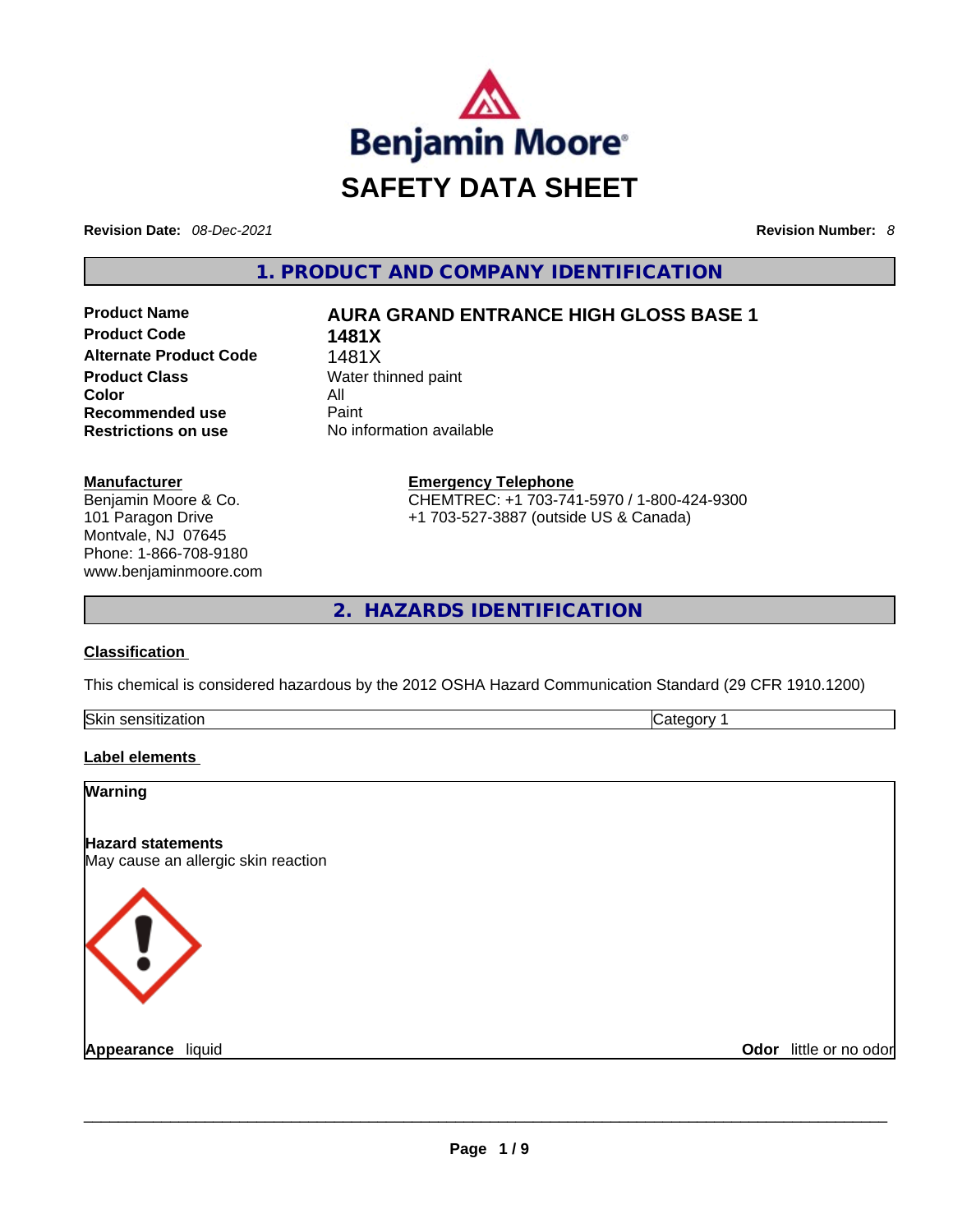#### **Precautionary Statements - Prevention**

Avoid breathing dust/fume/gas/mist/vapors/spray Contaminated work clothing should not be allowed out of the workplace Wear protective gloves

#### **Skin**

IF ON SKIN: Wash with plenty of soap and water If skin irritation or rash occurs: Get medical advice/attention Wash contaminated clothing before reuse

#### **Precautionary Statements - Disposal**

Dispose of contents/container to an approved waste disposal plant

#### **Hazards not otherwise classified (HNOC)**

Not applicable

#### **Other information**

No information available

**WARNING:** This product contains isothiazolinone compounds at levels of <0.1%. These substances are biocides commonly found in most paints and a variety of personal care products as a preservative. Certain individuals may be sensitive or allergic to these substances, even at low levels.

#### **3. COMPOSITION INFORMATION ON COMPONENTS**

| Chemical<br>name                                                                             | $\mathsf{\cap}$ AS No. | Weight-%       |
|----------------------------------------------------------------------------------------------|------------------------|----------------|
| --<br><br>dioxide<br>litanium                                                                | 13463-67-7             | つに<br>20<br>نت |
| $\cdots$<br>$\overline{\phantom{a}}$<br>24.<br>-diol.<br>etramethyl-5-decyne-4,<br>u.<br>. . | 26-86-3                | ∪.⊾            |

|                                                  | 4. FIRST AID MEASURES                                                                                                                                                                                                               |
|--------------------------------------------------|-------------------------------------------------------------------------------------------------------------------------------------------------------------------------------------------------------------------------------------|
| <b>General Advice</b>                            | No hazards which require special first aid measures.                                                                                                                                                                                |
| <b>Eye Contact</b>                               | Rinse thoroughly with plenty of water for at least 15 minutes and consult a<br>physician.                                                                                                                                           |
| <b>Skin Contact</b>                              | Wash off immediately with soap and plenty of water while removing all<br>contaminated clothes and shoes. If skin irritation persists, call a physician. Wash<br>clothing before reuse. Destroy contaminated articles such as shoes. |
| <b>Inhalation</b>                                | Move to fresh air. If symptoms persist, call a physician.                                                                                                                                                                           |
| Ingestion                                        | Clean mouth with water and afterwards drink plenty of water. Consult a physician<br>if necessary.                                                                                                                                   |
| <b>Most Important</b><br><b>Symptoms/Effects</b> | May cause allergic skin reaction.                                                                                                                                                                                                   |
| <b>Notes To Physician</b>                        | Treat symptomatically.                                                                                                                                                                                                              |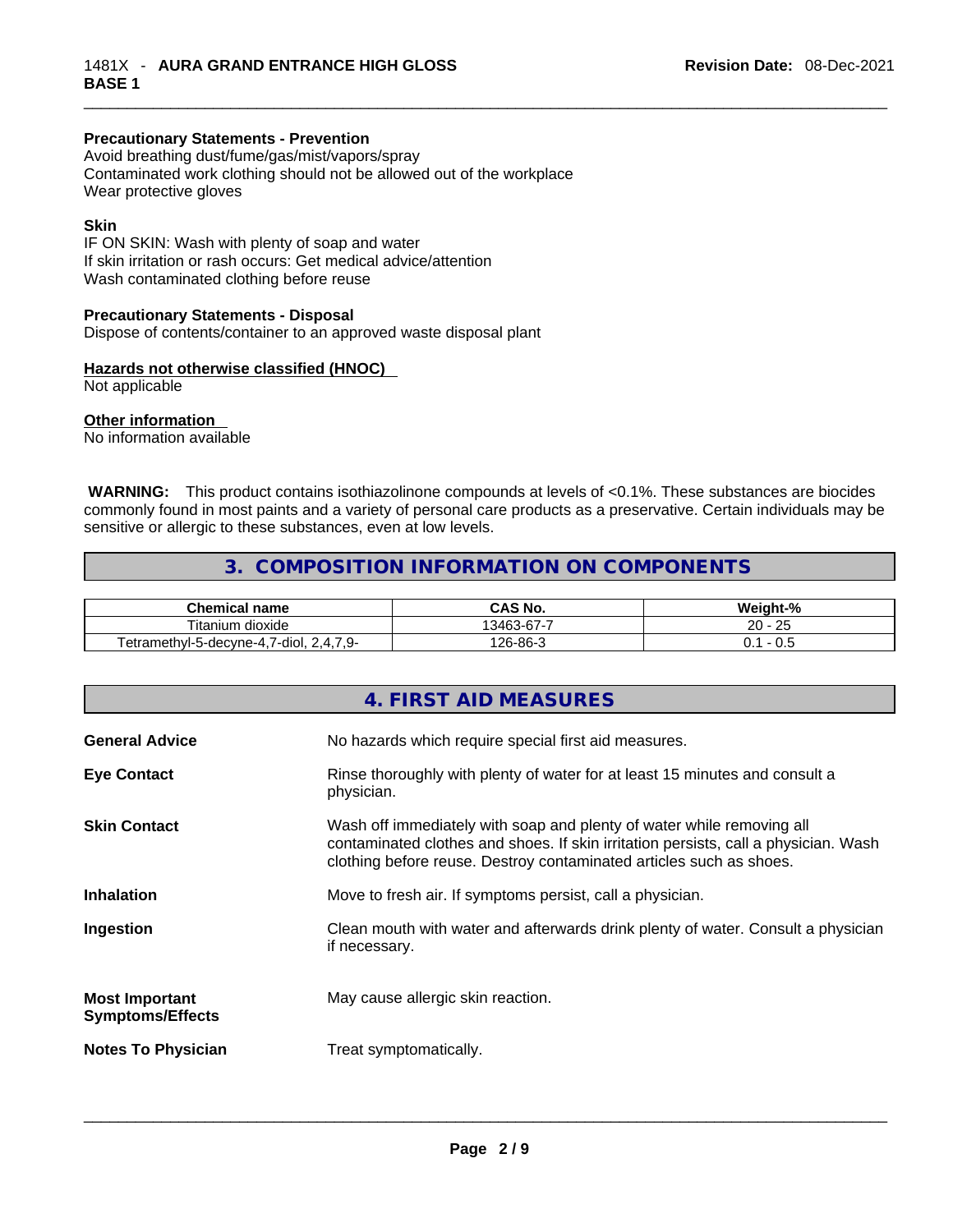#### **5. FIRE-FIGHTING MEASURES**

| <b>Suitable Extinguishing Media</b>                                              | Use extinguishing measures that are appropriate to local<br>circumstances and the surrounding environment.                                   |  |
|----------------------------------------------------------------------------------|----------------------------------------------------------------------------------------------------------------------------------------------|--|
| Protective equipment and precautions for firefighters                            | As in any fire, wear self-contained breathing apparatus<br>pressure-demand, MSHA/NIOSH (approved or equivalent)<br>and full protective gear. |  |
| <b>Specific Hazards Arising From The Chemical</b>                                | Closed containers may rupture if exposed to fire or<br>extreme heat.<br>No.<br>No.                                                           |  |
| Sensitivity to mechanical impact                                                 |                                                                                                                                              |  |
| <b>Sensitivity to static discharge</b>                                           |                                                                                                                                              |  |
| <b>Flash Point Data</b><br>Flash point (°F)<br>Flash Point (°C)<br><b>Method</b> | Not applicable<br>Not applicable<br>Not applicable                                                                                           |  |
| <b>Flammability Limits In Air</b>                                                |                                                                                                                                              |  |
| Lower flammability limit:<br><b>Upper flammability limit:</b>                    | Not applicable<br>Not applicable                                                                                                             |  |
| Flammability: 0<br><b>NFPA</b><br>Health: 1                                      | <b>Instability: 0</b><br><b>Special: Not Applicable</b>                                                                                      |  |
| <b>NFPA Legend</b>                                                               |                                                                                                                                              |  |

- 0 Not Hazardous
- 1 Slightly
- 2 Moderate
- 3 High
- 4 Severe

*The ratings assigned are only suggested ratings, the contractor/employer has ultimate responsibilities for NFPA ratings where this system is used.* 

*Additional information regarding the NFPA rating system is available from the National Fire Protection Agency (NFPA) at www.nfpa.org.* 

#### **6. ACCIDENTAL RELEASE MEASURES**

| <b>Personal Precautions</b>    | Avoid contact with skin, eyes and clothing. Ensure adequate ventilation.                             |
|--------------------------------|------------------------------------------------------------------------------------------------------|
| <b>Other Information</b>       | Prevent further leakage or spillage if safe to do so.                                                |
| <b>Methods for Cleaning Up</b> | Soak up with inert absorbent material. Sweep up and shovel into suitable<br>containers for disposal. |

### **7. HANDLING AND STORAGE**

Handling **Handling Avoid contact with skin, eyes and clothing. Avoid breathing vapors, spray mists or** sanding dust. In case of insufficient ventilation, wear suitable respiratory equipment.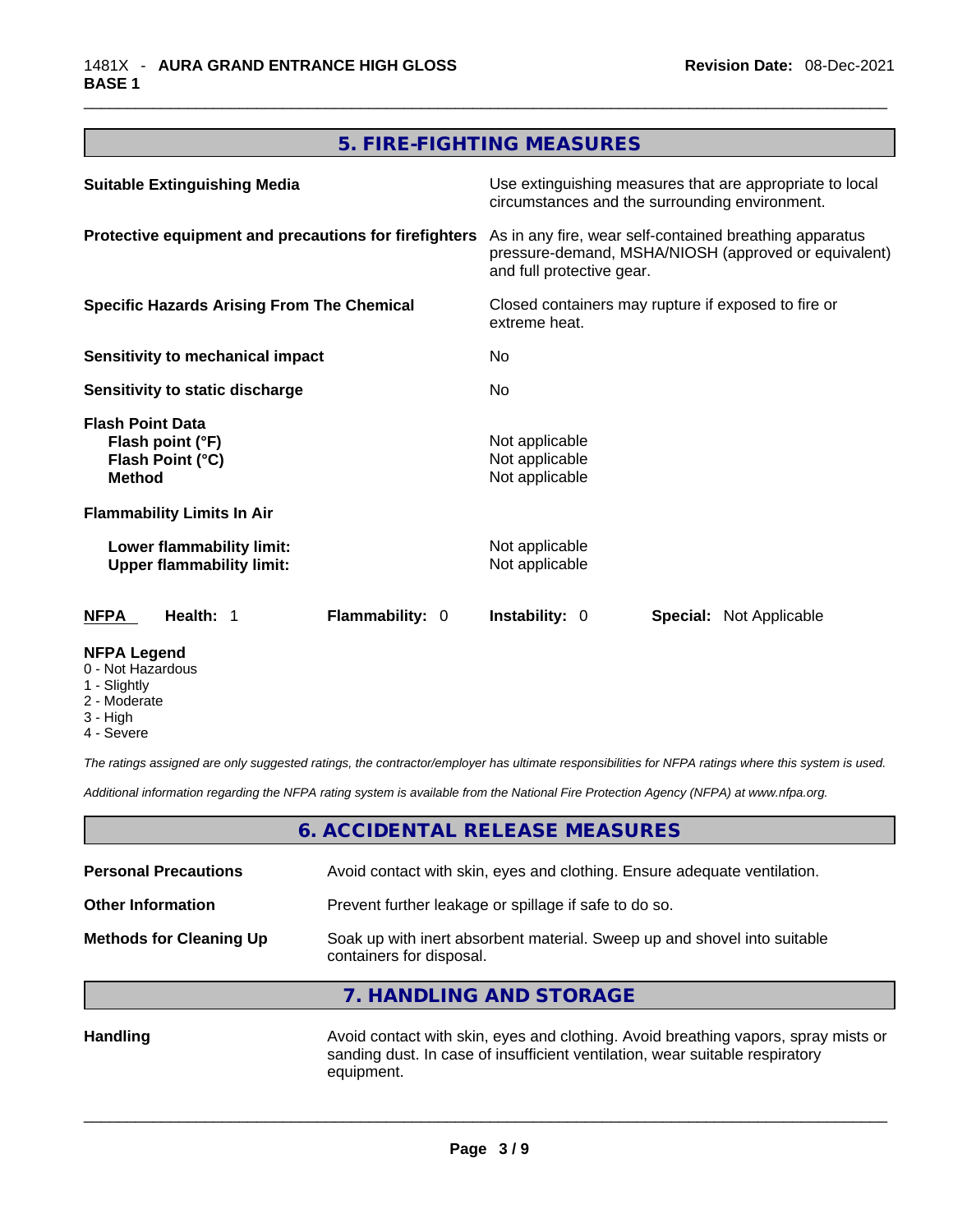**Storage Storage Keep container tightly closed. Keep out of the reach of children.** 

**Incompatible Materials** No information available

#### **8. EXPOSURE CONTROLS/PERSONAL PROTECTION**

#### **Exposure Limits**

| Chemical<br>name               | .<br>-- -<br>. .<br>ACGIF<br>. . | <b>DEI</b><br>.<br>א<br>on.<br>--      |
|--------------------------------|----------------------------------|----------------------------------------|
| $\sim$<br>l Itanium<br>dioxide | TWA.<br>∩/m⊴<br>. .<br>.         | . .<br>NN 4<br>ma<br>10<br><b>TI.I</b> |

#### **Legend**

ACGIH - American Conference of Governmental Industrial Hygienists Exposure Limits OSHA - Occupational Safety & Health Administration Exposure Limits N/E - Not Established

| <b>Engineering Measures</b>          | Ensure adequate ventilation, especially in confined areas.                                                                          |  |
|--------------------------------------|-------------------------------------------------------------------------------------------------------------------------------------|--|
| <b>Personal Protective Equipment</b> |                                                                                                                                     |  |
| <b>Eye/Face Protection</b>           | Safety glasses with side-shields.                                                                                                   |  |
| <b>Skin Protection</b>               | Protective gloves and impervious clothing.                                                                                          |  |
| <b>Respiratory Protection</b>        | In case of insufficient ventilation wear suitable respiratory equipment.                                                            |  |
| <b>Hygiene Measures</b>              | Avoid contact with skin, eyes and clothing. Remove and wash contaminated<br>clothing before re-use. Wash thoroughly after handling. |  |

#### **9. PHYSICAL AND CHEMICAL PROPERTIES**

| 10.75 - 10.85<br>Density (Ibs/gal)<br>$1.29 - 1.31$<br><b>Specific Gravity</b><br>No information available<br>рH<br>No information available<br><b>Viscosity (cps)</b><br>No information available<br>Solubility(ies)<br>No information available<br><b>Water solubility</b><br>No information available<br><b>Evaporation Rate</b><br>No information available<br>Vapor pressure<br>No information available<br><b>Vapor density</b><br>Wt. % Solids<br>$50 - 60$<br>Vol. % Solids<br>$35 - 45$<br>$40 - 50$<br>Wt. % Volatiles<br>$55 - 65$<br>Vol. % Volatiles<br><50<br><b>VOC Regulatory Limit (g/L)</b><br><b>Boiling Point (°F)</b><br>212<br>100<br><b>Boiling Point (°C)</b><br>32<br>Freezing point (°F)<br><b>Freezing Point (°C)</b><br>0<br>Flash point (°F)<br>Not applicable<br>Not applicable<br>Flash Point (°C) |
|-----------------------------------------------------------------------------------------------------------------------------------------------------------------------------------------------------------------------------------------------------------------------------------------------------------------------------------------------------------------------------------------------------------------------------------------------------------------------------------------------------------------------------------------------------------------------------------------------------------------------------------------------------------------------------------------------------------------------------------------------------------------------------------------------------------------------------------|
|-----------------------------------------------------------------------------------------------------------------------------------------------------------------------------------------------------------------------------------------------------------------------------------------------------------------------------------------------------------------------------------------------------------------------------------------------------------------------------------------------------------------------------------------------------------------------------------------------------------------------------------------------------------------------------------------------------------------------------------------------------------------------------------------------------------------------------------|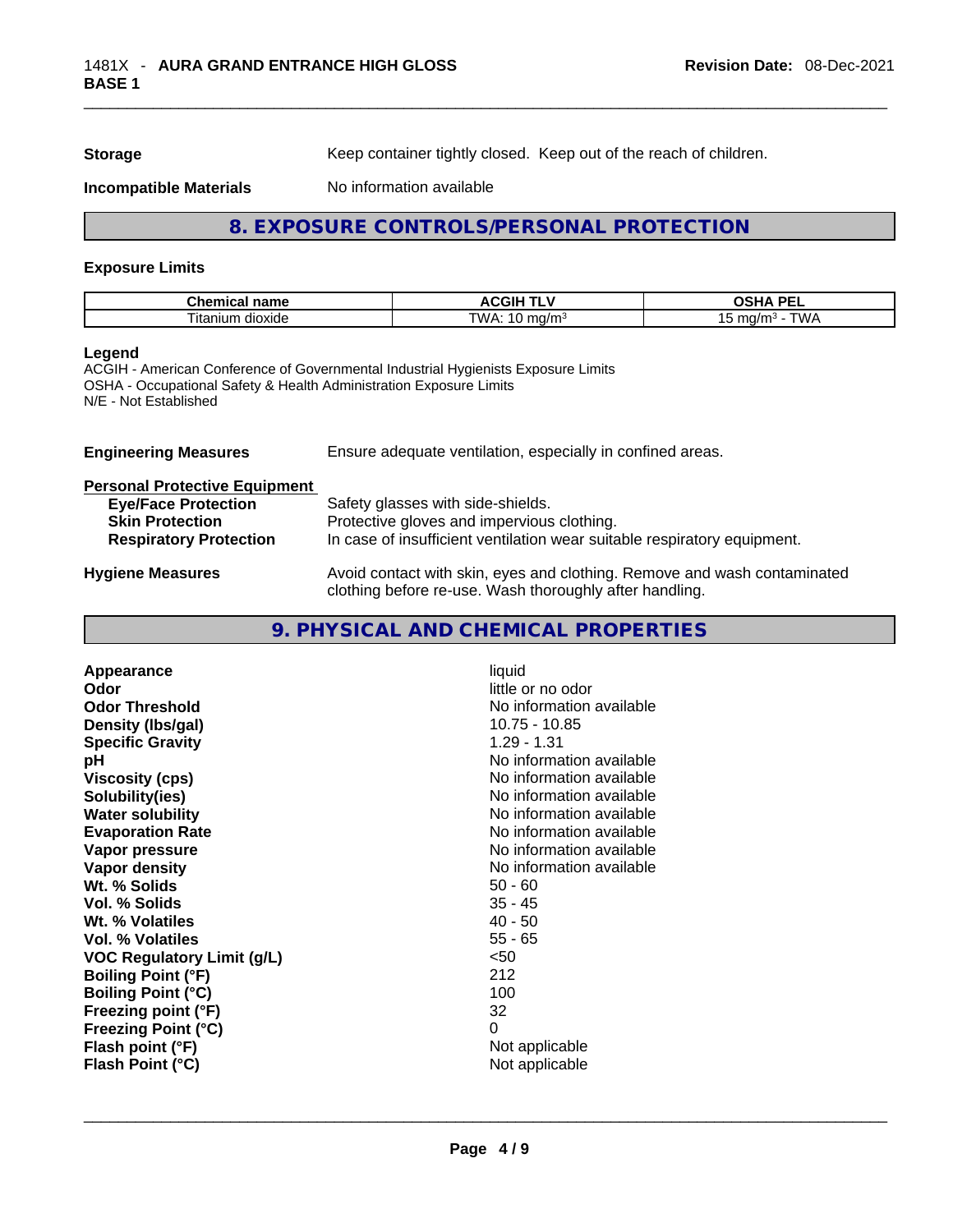**Method Method Not applicable Conserversity** (**solid, gas**) **Not applicable Not applicable Flammability (solid, gas)**<br> **Commability limit:**<br>
Upper flammability limit:<br>
Not applicable Upper flammability limit:<br>
Lower flammability limit:<br>
Not applicable<br>
Not applicable **Lower flammability limit:**<br> **Autoignition Temperature (°F)**<br>
Mo information available Autoignition Temperature (°F)<br>
Autoignition Temperature (°C)<br>
No information available Autoignition Temperature (°C)<br>
Decomposition Temperature (°F)<br>
No information available **Decomposition Temperature (°F) Decomposition Temperature (°C)** No information available

**No information available** 

#### **10. STABILITY AND REACTIVITY**

| <b>Reactivity</b>                       | Not Applicable                           |
|-----------------------------------------|------------------------------------------|
| <b>Chemical Stability</b>               | Stable under normal conditions.          |
| <b>Conditions to avoid</b>              | Prevent from freezing.                   |
| <b>Incompatible Materials</b>           | No materials to be especially mentioned. |
| <b>Hazardous Decomposition Products</b> | None under normal use.                   |
| Possibility of hazardous reactions      | None under normal conditions of use.     |

#### **11. TOXICOLOGICAL INFORMATION**

| <b>Product Information</b>                                                                                                             |  |
|----------------------------------------------------------------------------------------------------------------------------------------|--|
| Information on likely routes of exposure                                                                                               |  |
| <b>Principal Routes of Exposure</b><br>Eye contact, skin contact and inhalation.                                                       |  |
| <b>Acute Toxicity</b>                                                                                                                  |  |
| No information available<br><b>Product Information</b>                                                                                 |  |
| Symptoms related to the physical, chemical and toxicological characteristics                                                           |  |
| No information available<br><b>Symptoms</b>                                                                                            |  |
| Delayed and immediate effects as well as chronic effects from short and long-term exposure                                             |  |
| May cause slight irritation.<br>Eye contact                                                                                            |  |
| Prolonged skin contact may cause skin irritation and/or dermatitis. May cause<br><b>Skin contact</b><br>sensitization by skin contact. |  |
| May cause irritation of respiratory tract.<br><b>Inhalation</b>                                                                        |  |
| Ingestion may cause gastrointestinal irritation, nausea, vomiting and diarrhea.<br>Ingestion                                           |  |
| <b>Sensitization</b><br>May cause an allergic skin reaction                                                                            |  |
| No information available.<br><b>Neurological Effects</b>                                                                               |  |
| No information available.<br><b>Mutagenic Effects</b>                                                                                  |  |
| <b>Reproductive Effects</b><br>No information available.                                                                               |  |
| <b>Developmental Effects</b><br>No information available.                                                                              |  |
|                                                                                                                                        |  |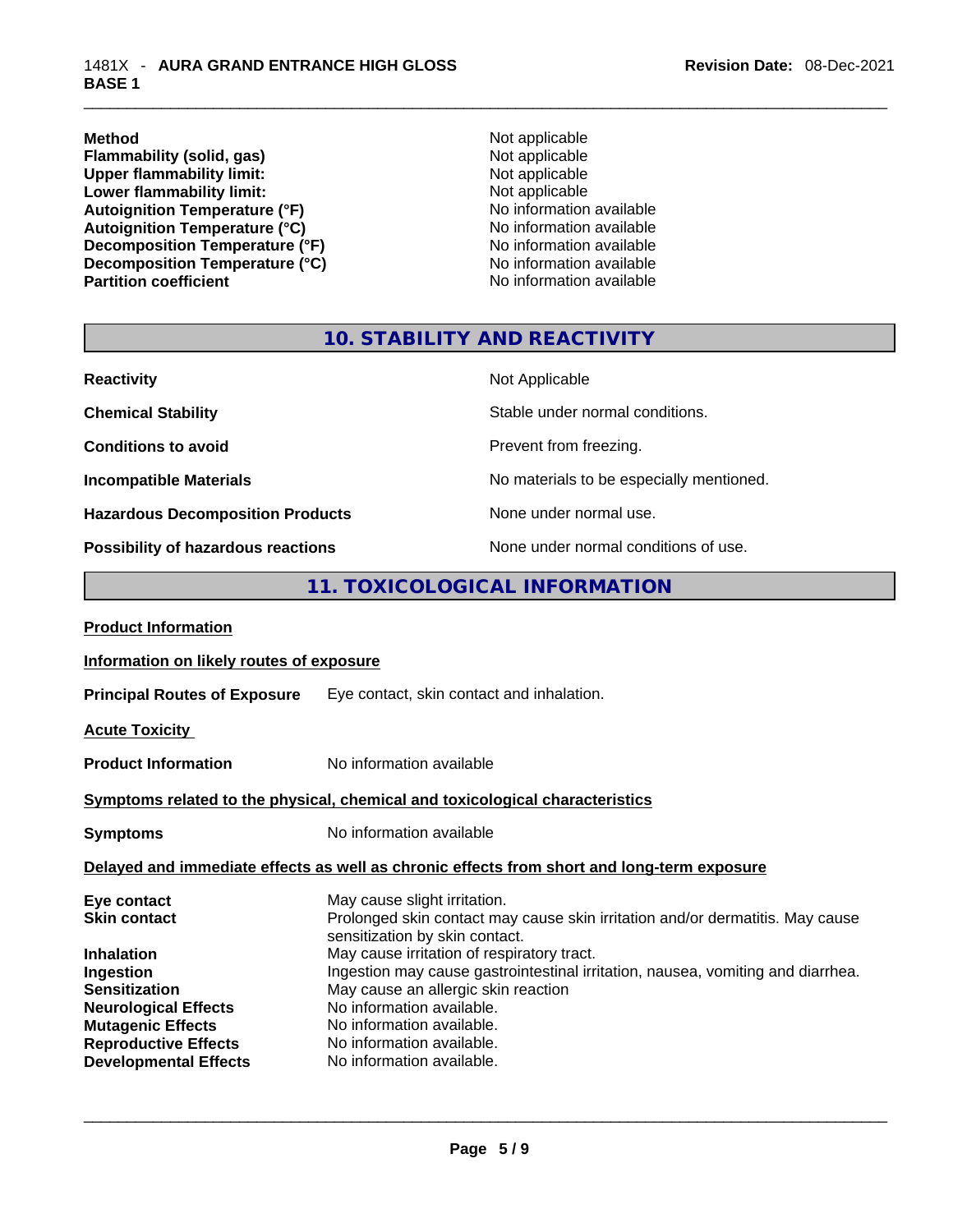| <b>Target organ effects</b>     | No information available. |
|---------------------------------|---------------------------|
| <b>STOT - single exposure</b>   | No information available. |
| <b>STOT - repeated exposure</b> | No information available. |
| Other adverse effects           | No information available. |
| <b>Aspiration Hazard</b>        | No information available  |

**Numerical measures of toxicity**

**The following values are calculated based on chapter 3.1 of the GHS document**

| <b>ATEmix (oral)</b>   | 39167 mg/kg  |
|------------------------|--------------|
| <b>ATEmix (dermal)</b> | 165206 mg/kg |

#### **Component Information**

| Chemical name                  | Oral LD50             | Dermal LD50             | Inhalation LC50     |
|--------------------------------|-----------------------|-------------------------|---------------------|
| Titanium dioxide               | $> 10000$ mg/kg (Rat) |                         |                     |
| 13463-67-7                     |                       |                         |                     |
| Tetramethyl-5-decyne-4,7-diol, | $>$ 500 mg/kg (Rat)   | $> 1000$ mg/kg (Rabbit) | > 20 mg/L (Rat) 1 h |
| $2,4,7,9-$                     |                       |                         |                     |
| 126-86-3                       |                       |                         |                     |

#### **Chronic Toxicity**

#### **Carcinogenicity**

*The information below indicates whether each agency has listed any ingredient as a carcinogen:.* 

| <b>Chemical name</b>    | <b>IARC</b>          | <b>NTP</b> | OSHA   |
|-------------------------|----------------------|------------|--------|
|                         | Possible Human<br>2Β |            | Listed |
| ` Titanium 、<br>dioxide | Carcinoɑen           |            |        |

• Although IARC has classified titanium dioxide as possibly carcinogenic to humans (2B), their summary concludes: "No significant exposure to titanium dioxide is thought to occur during the use of products in which titanium dioxide is bound to other materials, such as paint."

#### **Legend**

IARC - International Agency for Research on Cancer NTP - National Toxicity Program OSHA - Occupational Safety & Health Administration

**12. ECOLOGICAL INFORMATION** 

#### **Ecotoxicity Effects**

The environmental impact of this product has not been fully investigated.

#### **Product Information**

#### **Acute Toxicity to Fish**

No information available

#### **Acute Toxicity to Aquatic Invertebrates**

## No information available \_\_\_\_\_\_\_\_\_\_\_\_\_\_\_\_\_\_\_\_\_\_\_\_\_\_\_\_\_\_\_\_\_\_\_\_\_\_\_\_\_\_\_\_\_\_\_\_\_\_\_\_\_\_\_\_\_\_\_\_\_\_\_\_\_\_\_\_\_\_\_\_\_\_\_\_\_\_\_\_\_\_\_\_\_\_\_\_\_\_\_\_\_ **Acute Toxicity to Aquatic Plants**

No information available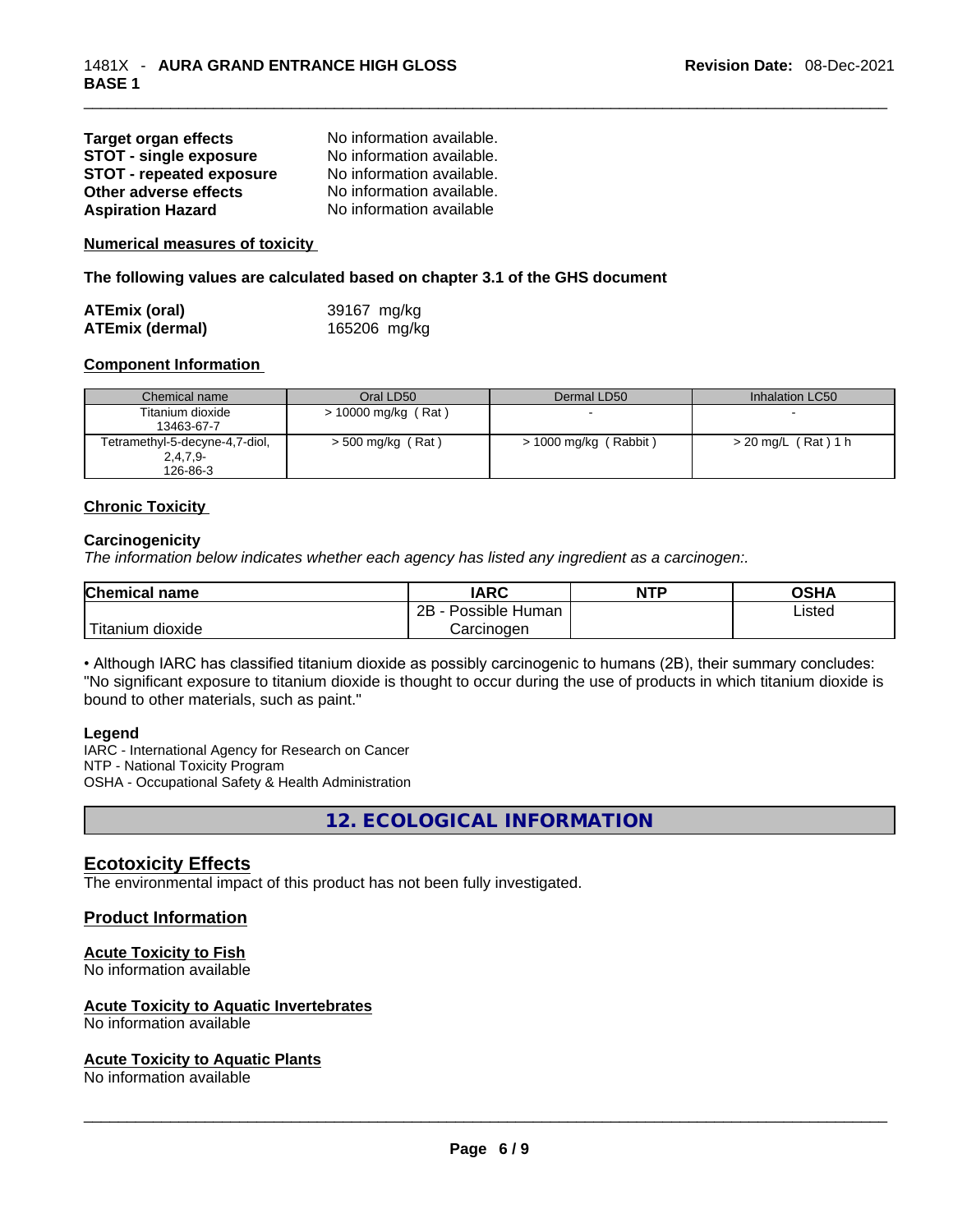#### **Persistence / Degradability**

No information available.

#### **Bioaccumulation**

There is no data for this product.

#### **Mobility in Environmental Media**

No information available.

**Ozone** No information available

#### **Component Information**

#### **Acute Toxicity to Fish**

Titanium dioxide  $LC50:$  > 1000 mg/L (Fathead Minnow - 96 hr.) Tetramethyl-5-decyne-4,7-diol, 2,4,7,9- LC50: 42 mg/L (Carp (Cyprinus carpio) - 24 hr.)

#### **Acute Toxicity to Aquatic Invertebrates**

Tetramethyl-5-decyne-4,7-diol, 2,4,7,9- LC50: 91 mg/L (Daphnia magna - 48 hr.)

#### **Acute Toxicity to Aquatic Plants**

Tetramethyl-5-decyne-4,7-diol, 2,4,7,9- EC50: 82 mg/L (Algae (Selenastrum capricornutum) - 72 hrs.)

|                              | 13. DISPOSAL CONSIDERATIONS                                                                                                                                                                                               |
|------------------------------|---------------------------------------------------------------------------------------------------------------------------------------------------------------------------------------------------------------------------|
| <b>Waste Disposal Method</b> | Dispose of in accordance with federal, state, and local regulations. Local<br>requirements may vary, consult your sanitation department or state-designated<br>environmental protection agency for more disposal options. |
|                              | 14. TRANSPORT INFORMATION                                                                                                                                                                                                 |
| <b>DOT</b>                   | Not regulated                                                                                                                                                                                                             |
| <b>ICAO/IATA</b>             | Not regulated                                                                                                                                                                                                             |
| <b>IMDG / IMO</b>            | Not regulated                                                                                                                                                                                                             |
|                              | <b>15. REGULATORY INFORMATION</b>                                                                                                                                                                                         |

#### **International Inventories**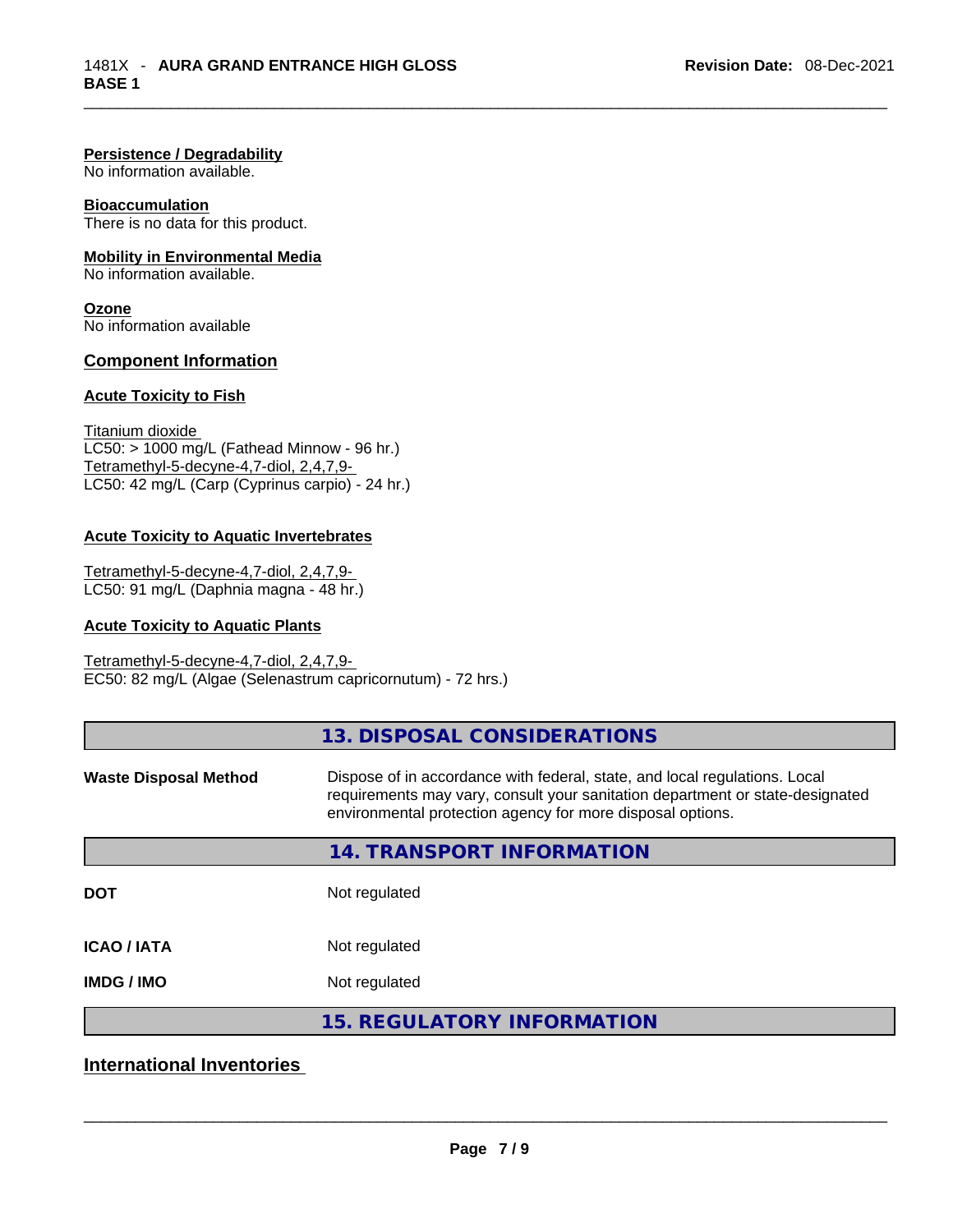| <b>TSCA: United States</b> | Yes - All components are listed or exempt. |
|----------------------------|--------------------------------------------|
| <b>DSL: Canada</b>         | No - Not all of the components are listed. |
|                            | One or more component is listed on NDSL.   |

#### **Federal Regulations**

| SARA 311/312 hazardous categorization |     |  |
|---------------------------------------|-----|--|
| Acute health hazard                   | Yes |  |
| Chronic Health Hazard                 | No  |  |
| Fire hazard                           | No  |  |
| Sudden release of pressure hazard     | No  |  |
| <b>Reactive Hazard</b>                | No  |  |

#### **SARA 313**

Section 313 of Title III of the Superfund Amendments and Reauthorization Act of 1986 (SARA). This product contains a chemical or chemicals which are subject to the reporting requirements of the Act and Title 40 of the Code of Federal Regulations, Part 372:

*None*

#### **Clean Air Act,Section 112 Hazardous Air Pollutants (HAPs) (see 40 CFR 61)**

This product contains the following HAPs:

*None*

#### **US State Regulations**

#### **California Proposition 65**

**A WARNING:** This product can expose you to chemicals including Titanium dioxide, which are known to the State of California to cause cancer, and Toluene which are known to the State of California to cause birth defects or other reproductive harm. For more information go to www.P65Warnings.ca.gov

#### **State Right-to-Know**

| Chemi<br>$   -$<br>паше<br>н.а     | ма<br>. | $-$ <b><math>-</math></b><br><b>Nev</b><br>םו | .<br>нс |
|------------------------------------|---------|-----------------------------------------------|---------|
| --<br>$\sim$<br>dioxide<br>itanium |         |                                               |         |

**Legend**

X - Listed

**16. OTHER INFORMATION**